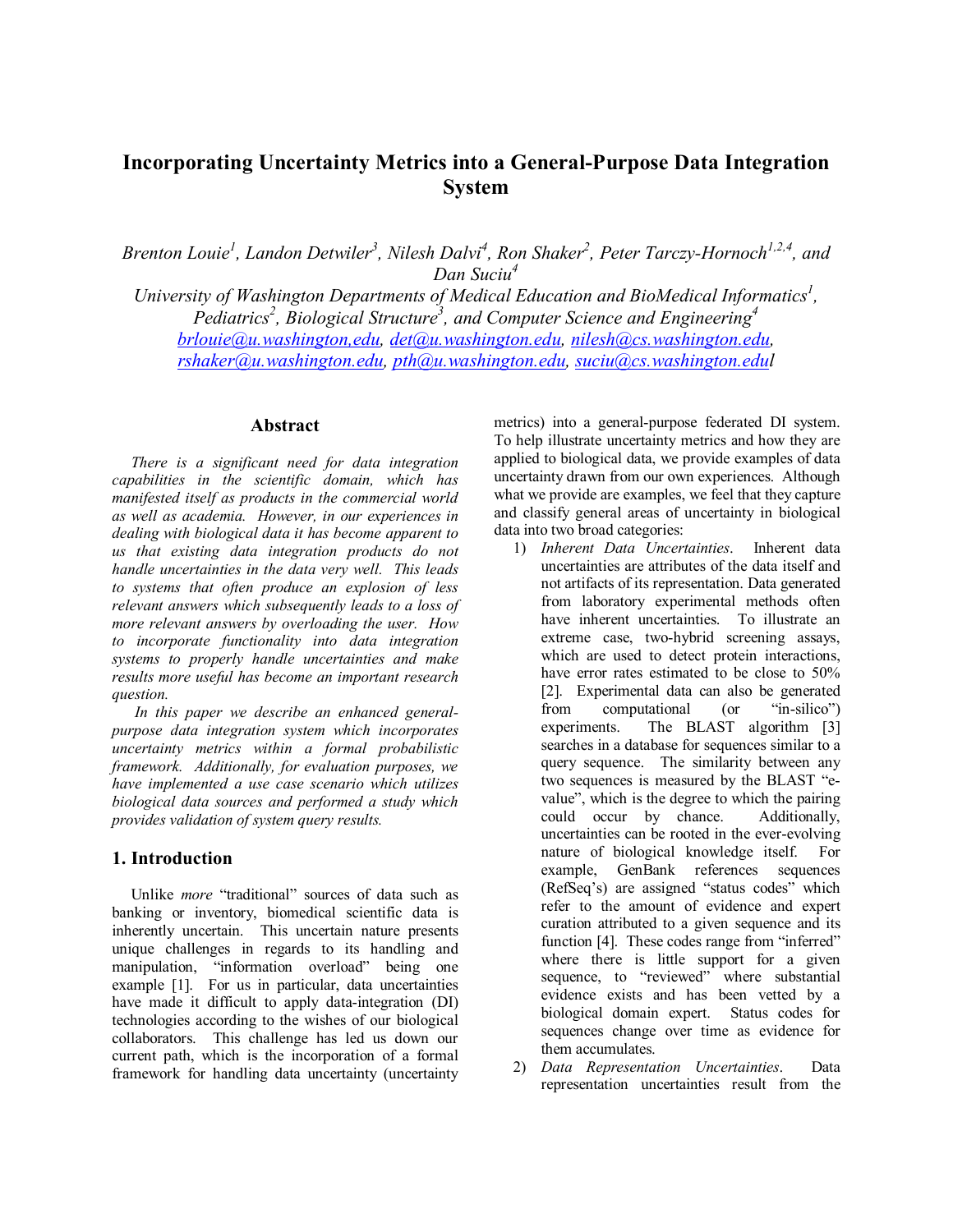mapping of real world information onto a computable representation of this information. At last count there were over 600 online data sources in molecular biology [5]. Unfortunately, for all the data that is available there are no common standards for representing it (in part due to the evolving nature of biomedical knowledge). The result is the decentralized and heterogeneous nature of biological data sources which is an underlying source of many data uncertainties. For instance, there is no common identifier for a biological object [6] which make it difficult to query across data sources (manually or otherwise), a task which is commonly performed. Linkages between data records may then require string matches on text fields rather than more reliable "foreign-key" relationships. Additionally, data sources tend to represent data in idiosyncratic fashion. For example, GenBank uses RefSeq status codes to represent the level of evidence for a particular gene but the Gene Ontology (GO) uses evidence codes [7]. Given evidence from both sources, it is sometimes difficult to make comparisons, such as determining which code provides the greater weight of evidence.

#### **1.1. Functional Annotation of Proteins**

These uncertainties in biological data pose significant challenges to existing DI systems. In conjunction with our biological collaborators, we applied DI technology to the task of assigning biochemical function to unknown protein sequences (functional annotation). Functional annotation is crucial to bioresearch and is fast becoming a high priority in the biological community due to the vast numbers of new proteins predicted from genome sequencing projects which require function assignment [8, 9]. Unfortunately, annotation is currently quite expensive in terms of time and human capital as it is a very manual process which requires a great deal of expertise due to its complex and often ambiguous nature. Functional annotation is also highly dependant on various biological data sources which are developed in isolation and are thus very heterogeneous and dispersed. One of the many challenges faced by biological researchers is querying, traversing and compiling data from a multitude of different sources (Figure 1).



#### **Figure 1. In the current paradigm for annotating proteins, biological researchers often compile data from various noninteroperable sources manually (or use ad-hoc techniques) which greatly slows the pace of research (adapted and modified from [10]).**

To address this issue and drawing from our experience in integrating data sources for functional annotation, we were able to properly integrate a number of data sources using an existing data integration system (BioMediator) with the intent of creating an easily accessible annotation data resource for biological researchers but uncertainties in the data greatly affected the usability of the system by producing *explosions* of less relevant answers to queries. This overwhelmed human users making it hard to find the most relevant answers. This problem is rooted in the fact that protein annotation is knowledge-base driven. What this means is that computational function assignment is dependant upon determining the "similarity" between a protein of unknown function and previously characterized proteins. These similarity or classification functions are inherently probabilistic in nature, Hidden Markov Models for determining protein family classification being one example (Pfam [11]). In many cases, multiple results are returned from each individual source and it can be difficult, for a data integration system as well as a human, to determine what the best result is from a particular source or among several sources (Figure 2). Generally speaking, however, the result with the strongest overall similarity score deserves the most attention as it is likely the most probable annotation for a given protein, given the caveats that similarity scores may not be totally comparable between sources. We determined that a possible approach to addressing the issue of winnowing out good results from a data integration perspective would be to include functionality in the DI system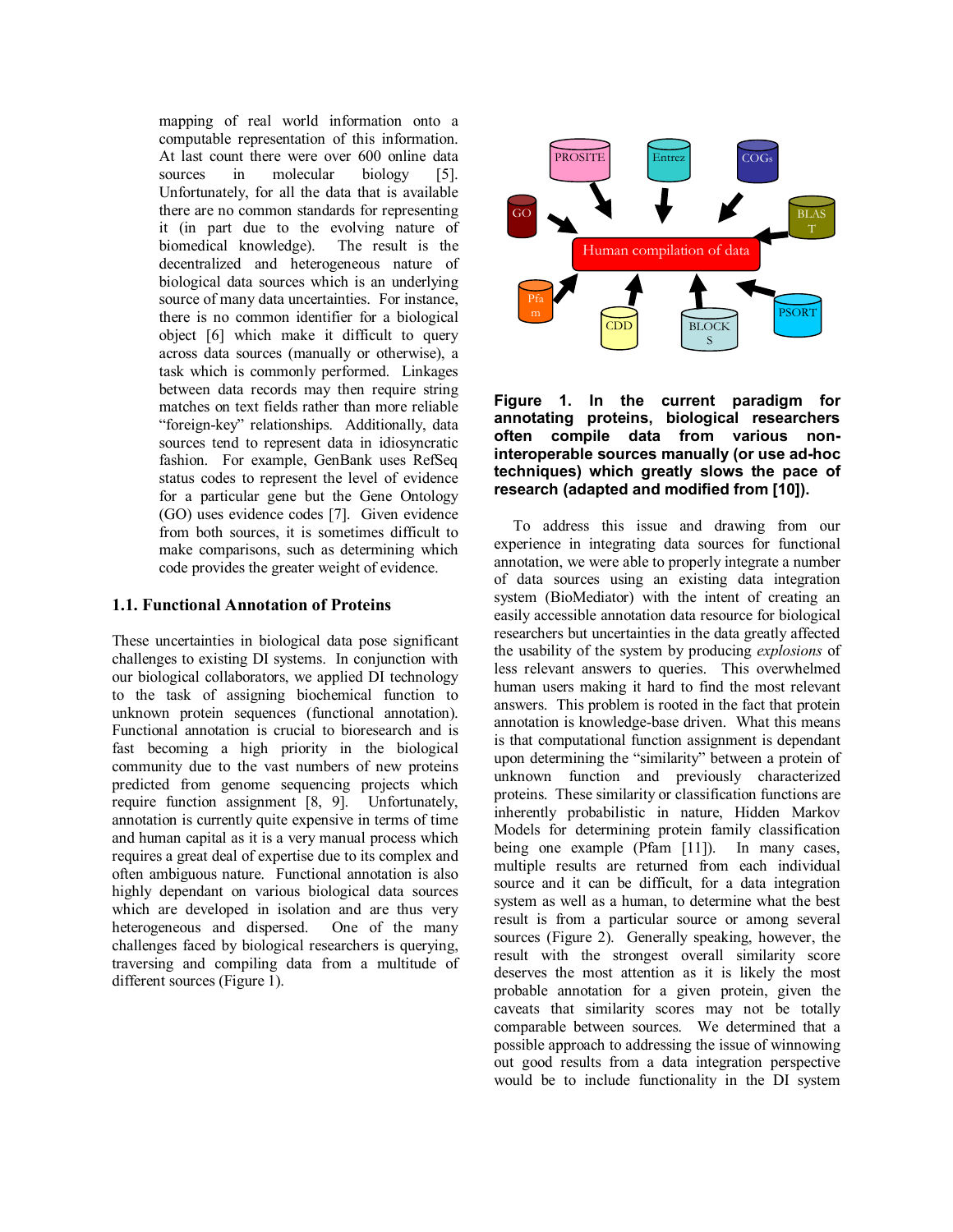which would allow it to handle uncertainties in the data. This would enable it to perform functions such as highlighting only the most relevant data by presenting results as a ranked list.



**Figure 2. Simplified example of an integrated result set of annotation data output from the BioMediator system when queried with** *S. oneidensis* **reference protein SO0265 (center of graph). There are many related results from multiple individual data sources with results such as "Tetratricopeptide repeat" or "nrfG" (a gene name). The result which agrees with the reference annotation however is from COG4235 (arrow) the description of which is "Cytochrome c biogenesis factor". This disagrees with many of the results from the other sources and it would be difficult for an annotator to select this result from all the others without some mechanism to highlight more relevant results (based on common metrics.** 

In this paper we discuss our approach to incorporating a formal framework for handling data uncertainties into a general-purpose data integration system. In addition we have carried out an initial study which validates that our system can produce ranked lists of results which are meaningful to a biological domain expert.

# **2. Data Model**

#### **2.1. The BioMediator Data Integration System**

The BioMediator system, developed at the University of Washington, was designed as a tool for integrating syntactically and semantically heterogenous data while maintaining data source autonomy. Although it has been particularly applied in the biological domain, the system is general-purpose [12- 18] and freely available (www.biomediator.org).

**2.1.1. Background: BioMediator Architecture.**  BioMediator is a mediated schema distributed data integration system. It provides a unified, uniform view over a network of inter-related data sources. Source object types (e.g. EntrezGene\_Gene and SwissProt Protein) are aligned across sources by mapping them to common object types within the mediated schema (e.g. Gene and Protein respectively). A query result object (i.e. a specific Gene record) returned by the system is uniquely identified by its mediated schema type, data source, and source uid.

BioMediator exposes query result sets using an annotated directed graph data model. Nodes in this graph represent source records, returned during the query process, transformed into objects in the mediated schema space. Nodes are annotated with their appropriate attribute values (such as schema object type, source, and uid). Edges in the graph represent cross-references from one node (result object) to another. Such references may be explicitly represented in the head node ("foreign key" references) or they may be derived by the system (see Query Model below).

**2.1.2. Query Model in BioMediator.** BioMediator employs an exploratory, browser-based query model. Users first initiate a *seed query*, which is constructed by specifying the desired object type from the mediated schema and desired attribute-value constraints (e.g. Gene:symbol='BRCA1'). The system queries all sources with mappings to the corresponding object type and retrieves from them records satisfying the given constraints. The initial result graph is represented as a set of result nodes linked from a system node representing the seed query (see Figure 3). Through a process called *query expansion*, users select any subset of nodes from the current result graph for further exploration. The system attempts to join the selected nodes with related records from the source network. This process may include following foreign key references from a selected node, querying sources in the network that might themselves have foreign key references back to a selected node, or performing intersource record alignment by matching values found in non-key fields. Depending on the sources involved, these latter types of alignments may employ partial matching algorithms.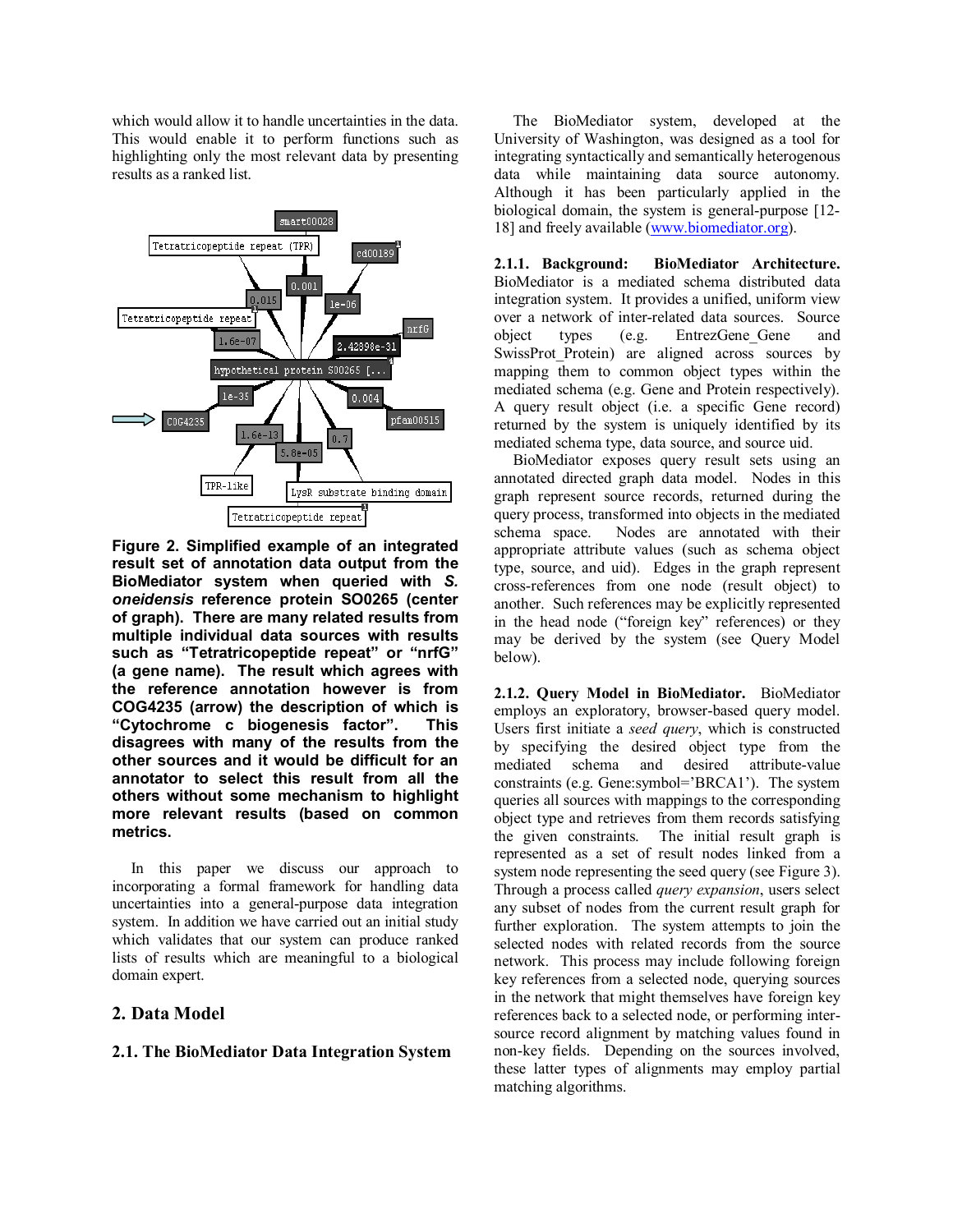While the set of nodes to be expanded can be explicitly selected by the user, there is also an "*expand all"* option. As the name implies, *expand all* triggers a query expansion over the set of all current result nodes. As new result nodes are added to the result graph, new edges are also added to illustrate the inter-node referential links. Figure 4 shows a portion of a result graph after performing an *expand all* operation on the seed result graph from Figure 3. This figure visually suggests the data overload problem that can ensure from an exploratory graph model. For more details on our browser-based query model, please see [13].



**Figure 3. Seed query (BRCA1 gene name, center of graph) and initial results after one**  *expand all* **operation.** 



**Figure 4. Partial view of result graph of seed query (BRCA1 gene name) showing results from multiple sources after 3** *expand all* **operations. The size of the result set quickly becomes difficult for a human to analyze.** 

#### **2.2. Data Uncertainties in BioMediator**

**2.2.1. Uncertainty Extensions.** In this work, we have embarked on a new approach by extending the BioMediator data and query models to better support the handling of uncertainty in the data integration process for the overall purpose of making result sets more useful.

**2.2.2. Uncertainty Metrics.** Uncertainty metrics provide a framework in BioMediator for describing such things as the quality of data sources, quality of cross-references (links) between sources, and the quality of the data entities themselves and links between them. The uncertainty metrics are interpreted probabilistically and are stored as annotations on the result graph. The system then calculates relevance scores for each query result which allow results to be ranked, enabling users to identify the most useful results. The following is a summary description of the four fundamental uncertainty metrics that capture all types of uncertainty in the BioMediator system:

- 1) *Ps measure*: A quantification of a user's prior belief in the quality of data records of a particular mediated schema type from a particular data source (e.g. *Genes* from Entrez Gene, *Classifications* from Entrez Gene, and *Classifications* from GO, are each assigned Ps values). Ps sets the maximum belief threshold for any particular data record of the corresponding type and source. For example, consider the comparison between proteins from SwissProt and TrEMBL. SwissProt is a manually and carefully curated data source of protein functional information whereas TrEMBL contains only computational predictions which are deemed less reliable. The class of protein records from SwissProt therefore should be assigned a higher Ps value than those from TrEMBL because SwissProt protein records are generally trusted to a greater degree.
- 2) *Qs measure*: A quantification of a user's prior belief in the quality of a particular relationship type from the mediated schema where a relationship type asserts the schema type and source of both the head and tail records (e.g. *Genes* in Entrez Gene to *Proteins* in Entrez Protein). Qs sets the maximum belief threshold for any particular data link whose head and tail records are of the corresponding types and sources. To elaborate, records in some sources, such as *Gene* records from Entrez Gene, contain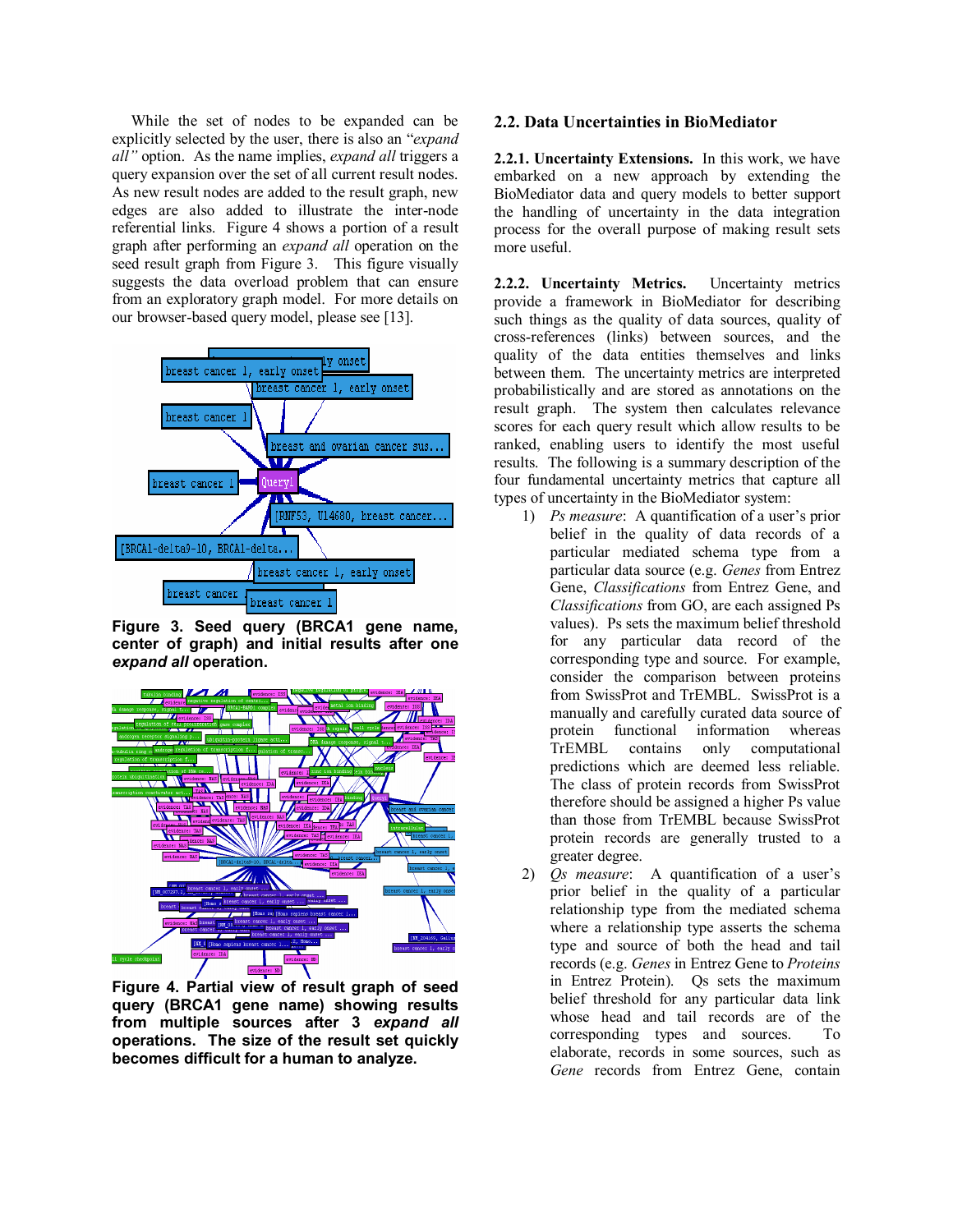references to records in another source, such as *Protein* records from Entrez Protein. In this example, these references are in the form of "accession" numbers which essentially correspond to unique identifiers (foreignkeys). Records between other types and sources however may only be connected by non-foreign keys, e.g. text-string similarities such as is the case between *Genes* from Entrez Gene and *Genes* in OMIM. In this example, the relationship between *Genes* in Entrez Gene and *Proteins* in Entrez Protein should be assigned a higher Qs value since these links are better in general than those between *Genes* in Entrez Gene and *Genes* in OMIM.

- 3) *Pr measure*: This is a quantification of a user's belief in a particular data record. Unlike the Ps measure, the Pr measure is calculated at the time a particular result is returned from a particular source. It is used to capture data uncertainties which differ between records of the same type and source. Gene records in Entrez Gene, for example, are attributed with a Refseq status code which ranges in value from "inferred" to "reviewed". These status codes correspond to the amount of evidence for a given gene, therefore "reviewed" should be assigned a higher Pr value than "inferred".
- 4) *Qr measure*: This is a quantification of a user's belief in a particular cross-reference (link) between two data records. Like Pr, it is dynamic (calculated at the time two linked results are returned by the system). For example, record cross-references using unique identifiers always receive a Qr of 1.0. Some records may reference others via the use of comparison algorithms such as BLAST. For BLAST cross-references Qr's are dynamically computed by converting the e-value from the BLAST algorithm into a numeric value between 0.0 and 1.0. BLAST comparisons which correspond to better "matches" between records (higher similarity) receive higher Qr values.

# **2.2. Probabilistic Query Evaluation**

The uncertainty metrics discussed thus far have all been local measures. They are calculated and applied to nodes and edges irrespective of their position in the greater result graph. The information we are seeking, however, is a global measure of the relevance of each

node to the original seed query. Such a relevance measure should be based on the uncertainties of nodes and edges along all paths connecting the seed query node to the target node. To help us solve this problem, we recast it in terms of a network reliability problem [19]: For each result node  $n_1$ ,  $Ps_{n1} * Pr_{n1}$  is interpreted as the probability that the node is currently present in the network. Likewise  $Q_{S_{el}}$  \*  $Q_{r_{el}}$  is viewed as the probability that a given network link  $e_1$ , is available. We calculate the relevance of a node as the probability that the node is reachable from the seed node in our network reliability problem.

## **2.3. Relevance Evaluation Algorithm**

**2.3.1. Relevance score calculation.** The problem is as such: given a directed graph with probabilistic scores on nodes and edges, compute for each node the probability that there is a path from the start (seed) node to any given result node. Computation of exact probability scores is intractable but can be efficiently approximated to arbitrary precision using simulation algorithms [20]. In our case, we simulate in a single pass *N* trials (path traversals) where nodes and edges are included in the traversal with associated probabilities. This is performed by storing a randomized N-bit trial vector associated with each node and edge, where each bit is a binary value denoting success or failure of a particular trial (based on the uncertainty metrics). In a depth first search of the graph beginning from the seed node, we populate a success vector for each node indicating for each trial whether or not that node is reachable by some path (i.e. the path contains only nodes and edges included in this trial). For each node a count (*k*) is maintained which is the number of times it could be reached, via some path, over the total number of trials. The final score, or relevance, for a node is then estimated using the quantity  $k/N$ , where  $k$  is the number of set bits in a node's success vector. Because this is an approximation algorithm, the choice of *N* influences the error in the estimation and the larger the *N*, the smaller the error. Also, for any fixed value of *N*, the greater the actual relevance of a particular node, the better the approximation will be. Overall, the algorithm should correctly rank the most relevant answers (which are the most important), whereas the poorest results may be slightly out of order.

**2.3.2. Relevance Score Measure.** The final relevance score of a node is simply the probability that the node can be reached from the seed node, e.g. the probability that there is a path from the seed node to any particular result node. Figure 5 illustrates an example of a result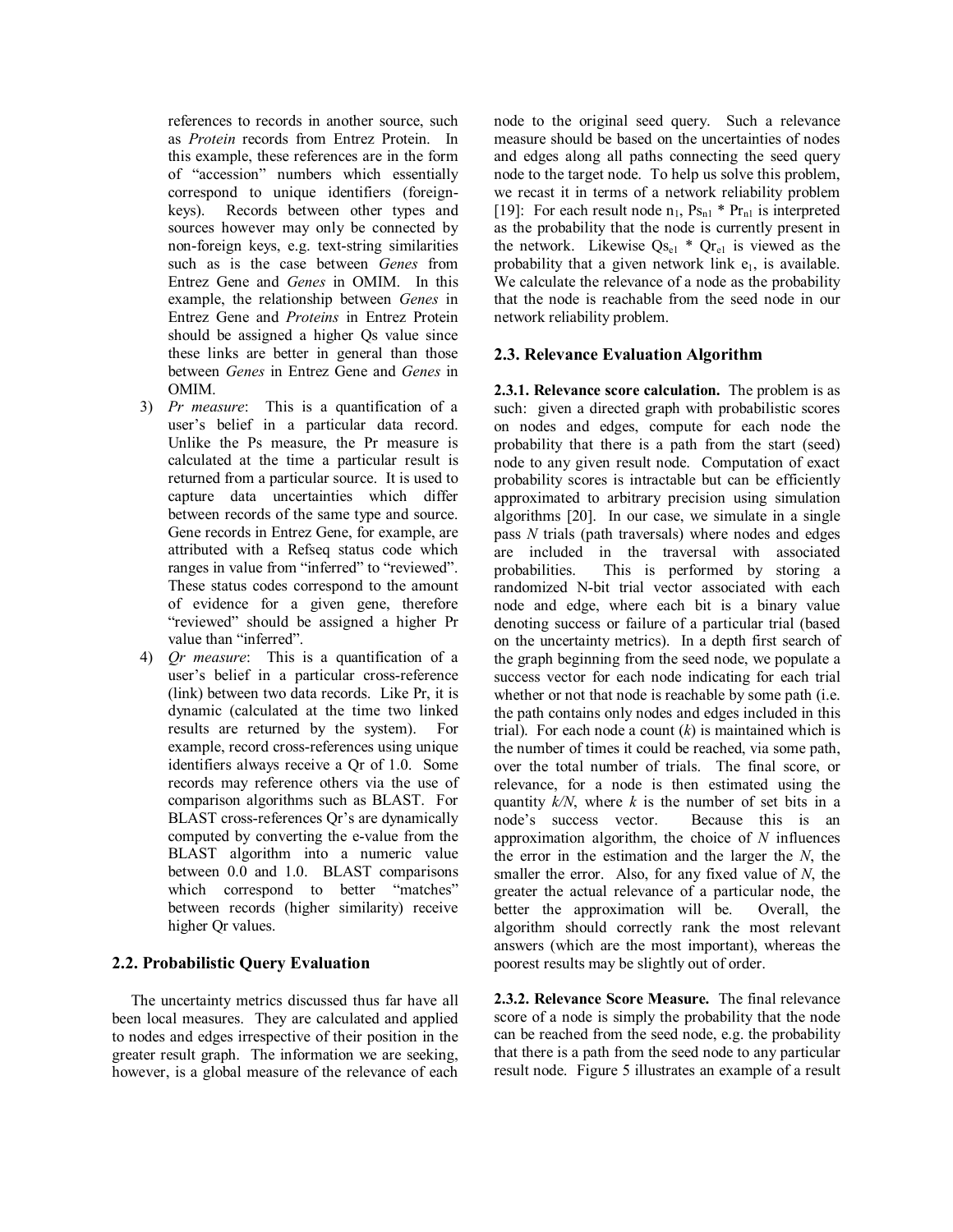with various nodes annotated with uncertainty metrics and relevance (UII) scores. Relevance scores are useful in that entity sets can be sorted accordingly and results presented to users as ranked lists.



**Figure 5. Same result graph as in Figure 2 for**  *S. oneidensis* **protein SO0265 (center of graph) with some results annotated with examples of uncertainty metrics (Ps, Pr) and final relevance scores (UII). The highest relevance score generated by the system is from COG4235 (description agrees with the reference annotation) because in this example, COG4235 has the best quality path from the query node. The relevance score can be utilized by the system to rank, highlight, or filter in order to enable annotators to select the best results.** 

# **3. Experimental Results**

# **3.1. Experimental Setup**

**3.1.1. Use Case.** To validate query results we implemented a simple functional annotation use case based on the classification of proteins from the Clusters of Orthologous Groups (COG) database [21]. The COG database organizes known proteins into groups according to general biochemical function (COGs) based on sequence similarity. Biologists often assign a biochemical function to an unknown protein by submitting it as a query to the COG database which subsequently compares the sequence of the unknown protein to the various COGs and returns results (often multiple). Each result carries with it biochemical function information about the COG as well as a probabilistic similarity measure (e-value) of the COG to the query protein. The rationale here is that given a protein with an already known COG assignment, the system should be able to take that protein as a query and reproduce the actual COG assignment by ranking it at the top of a results list. Therefore, a set of 32 proteins with known and pre-defined biochemical functions were chosen according to the 25 functional categories in the COG database (e.g. transcription, cell cycle, etc.) with the help of a collaborating biologist. These served as the "gold-standard" by which the system queries were evaluated.

**3.1.2. BioMediator.** An initial set of functional annotation data sources were identified by our biological collaborators. There are: AmiGO [22], the Conserved Domain Database (CDD [23]), Entrez Gene and Entrez Protein [24], Pfam [25], SuperFamily [26], the BLAST database at the NCBI, the PSI-BLAST database at the DDBJ, PDB [27], and UniProt [28]. Note that some of the data sources are themselves aggregates of sources. For instance, CDD contains Pfam, SMART [29], COG, as well as its own proprietary information. UniProt contains SwissProt, and TrEMBL [30]. Appropriate data entities, attributes, and their relationships were identified and modeled in the mediated schema. It was deemed important to test queries on multiple data sources to ensure that: 1) all uncertainty metrics were populated correctly, and 2) relevance scores were calculated correctly for all data entities. It would be a better test of the system, for example, if COG rankings were evaluated using result sets which included data from multiple sources rather than just the COG.

**3.1.3. Population of Uncertainty Metrics.** All entities from sources in the federation were considered to be of equivalent quality, thus Ps values for all were set to 1.0. Qs values were also all set to 1.0 since links between all sources were either "foreign-key" crossreferences or comparison algorithms (which are handled by the Qr metrics). Other metrics were determined from data type descriptions of individual data sources (e.g. some data sources explicitly say which data to trust more) and also in discussions with domain experts as to their opinion of what data was most relevant to them for the particular task of annotating proteins. These initial uncertainty metrics were meant to serve as prototypical examples with which to test the calculation of relevance scores by the system and provide generally meaningful results for evaluation purposes. Tables 1 and 2 provide selected Pr and Qr values incorporated in the system, not all the metrics were evaluated in this study but are provided here for the purposes of illustration: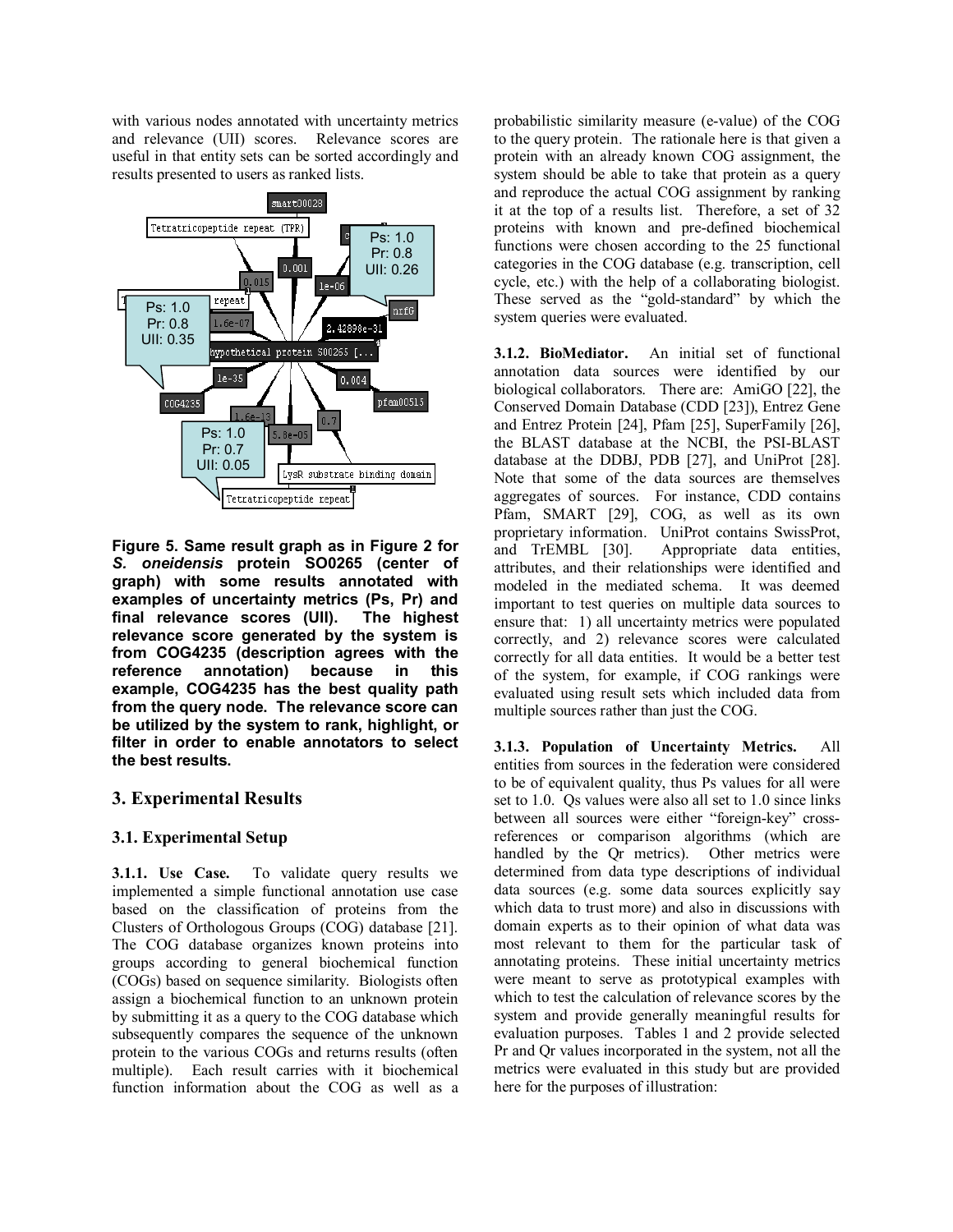**Table 1. Pr belief values for entity types. Attempts were made to assign identical Pr values to entity attributes with similar meaning such "TAS" (Traceable Author Statement) and "Reviewed" which both suggest some involvement by a human annotator.** 

| Entity         | Attribute            | Calculation      |
|----------------|----------------------|------------------|
| Gene           | <b>Status Code</b>   | Reviewed $(1.0)$ |
|                |                      | Validated (0.8)  |
|                |                      | Provisional      |
|                |                      | (0.7)            |
|                |                      | Predicted (0.4)  |
|                |                      | Model $(0.3)$    |
|                |                      | Inferred $(0.2)$ |
| Classification | <b>Evidence Code</b> | IDA $(1.0)$      |
|                |                      | TAS $(1.0)$      |
|                |                      | IGI(0.9)         |
|                |                      | IMP $(0.9)$      |
|                |                      | IPI(0.9)         |
|                |                      | IEP $(0.7)$      |
|                |                      | ISS(0.7)         |
|                |                      | RCA(0.7)         |
|                |                      | IC $(0.6)$       |
|                |                      | NAS(0.5)         |
|                |                      | IEA $(0.3)$      |
|                |                      | ND(0.2)          |
|                |                      | NR(0.2)          |
| Domain, COG    | Description          | Curated $(1.0)$  |
|                |                      | Alignment from   |
|                |                      | Source $(0.5)$   |

**Table 2. Qr belief calculations for selected entity relationship types. There is also a range check which assigns a Qr of 0.0 or 1.0 if the result of the calculation is less than 0.0 or greater than 1.0 respectively.**

| Relationship          | Attribute | Calculation                     |  |
|-----------------------|-----------|---------------------------------|--|
| Protein ->            | e-value   | $\big(\log_{10}(evaluate)\big)$ |  |
| Domain                | expect    | abs <sup>1</sup>                |  |
| Protein $\rightarrow$ |           | <b>200</b>                      |  |
| COG                   |           |                                 |  |
| Protein ->            |           |                                 |  |
| Protein               |           |                                 |  |

**3.1.4. Evaluation.** The 32 gold-standard proteins were submitted to the system which subsequently queried all databases in its federation (including the COG), populated belief values for all data entities, calculated relevance scores, and returned results as ranked lists. The functional category of the highest ranking COG in a result set from the system was then compared to the actual COG functional category from the gold-standard

protein. The evaluation methodology is a simple percent agreement between the top ranking COG in the system versus the COG category from the goldstandard protein.

## **3.2. Results**

The 32 gold-standard proteins with pre-assigned COG functional categories were submitted as seed queries to the system and subjected to query expansion. All data sources in the federation were queried successfully, belief values for all data entities populated correctly, relevance scores calculated, and results returned as ranked lists of entities. Of the 32 seed proteins, 14 had only a single result from the COG. These were omitted from the final analysis because no ranking was necessary (although this did mean that the system produced a correct answer by default). The top COG result from each of the remaining 18 proteins was selected, the COG functional category determined and subsequently compared with the gold-standard COG category of the protein. The initial agreement between the COG category from the system and the gold-standard COG category was 77.8% (14/18). However, upon further inspection it was discovered that three of the goldstandard proteins were actually assigned to two COG functional categories and the system had actually correctly ranked at least one of them. These three results were then converted to successes which increased the agreement to 94.4% (17/18). The remaining disagreement was inspected and it was determined that the reason for the incorrect result was due to the approximating nature of the relevance score calculation. After adjusting a parameter in the algorithm (increasing the number of trials) and resubmitting the query, the top-ranking COG in the system turned out to be the correct one, bringing the total agreement to 100% (18/18).

# **4. Observations**

The study results, although preliminary, are encouraging and strongly suggest that our formal framework is performing adequately by quantifying the quality of result sets and ranking them according to a biologically significant metric. In regards to the single case where the system produced an incorrect ranking, a deeper analysis revealed that the query protein (GenBank Accession #: NP\_717854) had by far the largest number of results from the CDD database (approximately 100). Additionally, the number of trials set in the approximating algorithm was set to 1000, a fairly low initial number to ensure fast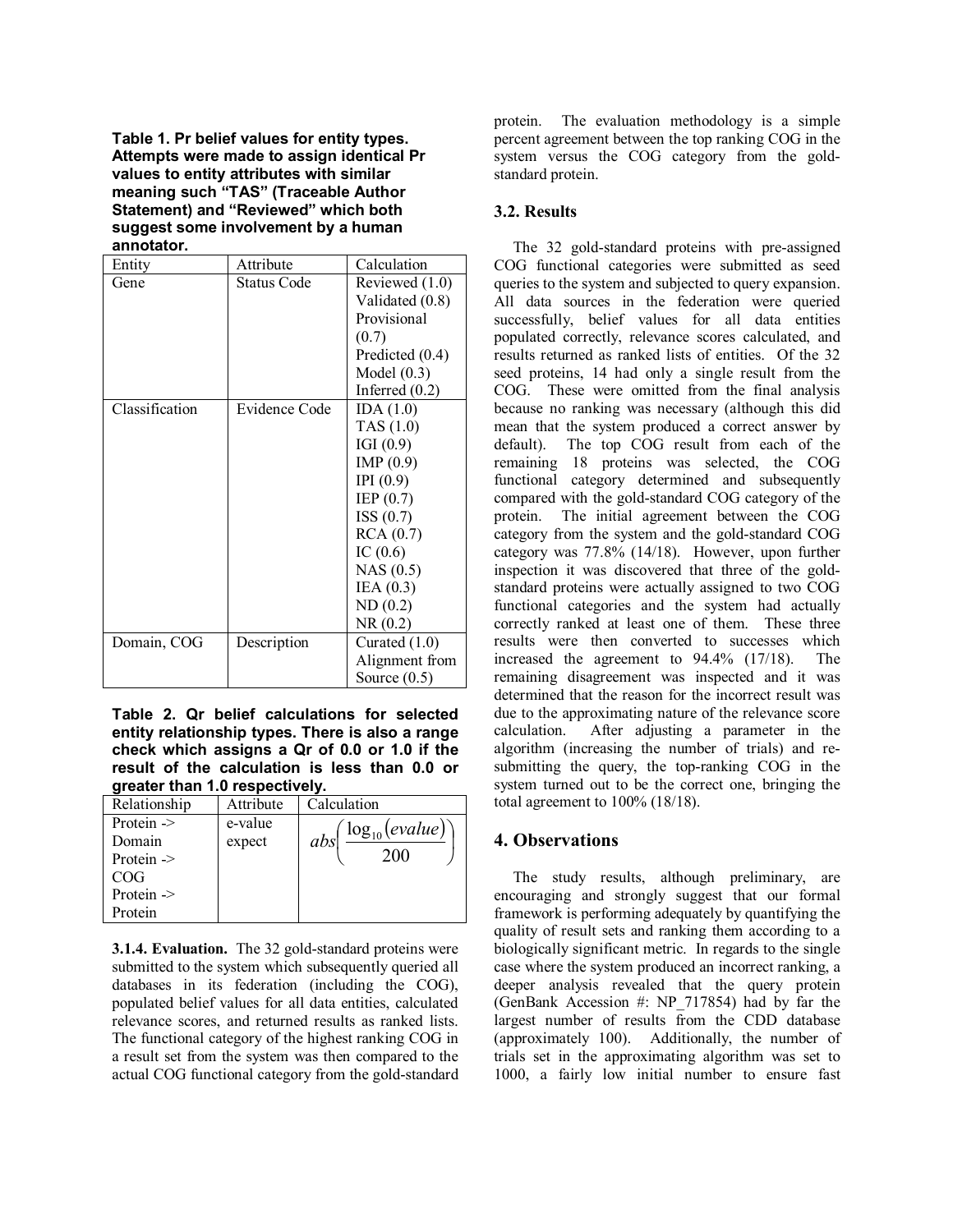calculation of relevance scores. When this parameter was increased (to 50,000) the additional simulation precision allowed the system to consistently rank the correct COG for the protein. This did impact the performance of the system however as the (observed) time to calculate relevance scores increased significantly (seconds, to minutes). The negative impact of having to increase the trial parameter on the tractability of the relevance score algorithm has illuminated the need for us to explore alternative methods to calculating relevance scores.

The approximating algorithm itself, as previously mentioned in Section 2, is based upon Network Reliability Theory (NRT) [19]. In NRT, the reliability of nodes is affected by the quality and number of paths to that node. Generally speaking, the reliability of a node is high if there exists a high-quality path to the node or there exists multiple paths to the node (convergences). In analogous fashion, data entities in our system can (theoretically) obtain a high relevance score if they are connected to the seed query by a highquality path or if multiple paths from the seed query converge on the data entity. A limitation of our validation study is that we only evaluate single paths of evidence and not convergences, e.g. there is only a single path of data entities from the seed query protein to a particular COG result. A study which evaluates results from the system where convergences are possible would be extremely interesting but, as it turns out, problematic to perform due to sparse usage of controlled terminologies (such as GO) by biological data sources. For example, it is difficult to determine if two sources attribute the same biochemical function to a particular protein as one may use a synonym. Unless the system can determine that a particular biochemical function is a synonym of another, the paths from the two data sources will not converge. The use of controlled vocabularies by biological data sources is steadily improving however so an evaluation may be possible in the not-too-distant future. Also, calculating relevance scores by simple chaining is proving to be quite valuable in and of itself. For instance, biological domain experts often assess the quality of BLAST results by a single metric (the evalue). The framework of our system allows for the use of additional metrics such as whether or not the result protein has experimental evidence for its function (highly relevant to a biologist) and rank results based on the e-value and the presence or absence of experimental evidence as well, something that is not currently possible with existing interfaces to BLAST.

Uncertainty metrics in our system, while useful, do pose additional challenges for anyone attempting an implementation. For one, it is often difficult to

determine the appropriate attributes of data records for Pr and Qr values or the attributes may not be in a usable format. GenBank protein records, for instance, have an "experimental evidence" tag. This is an optional tag so it is often not present. When it is present, using it to determine appropriate Pr values can still be difficult since its value is uncontrolled free text. Also, we have determined the values of our uncertainty metrics through expert opinion and not via quantitative machine learning techniques so it certainly possible that the values may not be generally applicable for other user bases. Determining the values for all uncertainty metrics would be a difficult task however given the heterogeneity and volume of data. Instead, as we mention in future directions, we are planning on doing a sensitivity analysis to determine the robustness of our UII score calculation to variations in uncertainty metrics. Finally, uncertainty metrics add another layer of complexity when creating relationships between data entities in the mediated schema as this affects the calculation of relevance scores. For example, certain biological data sources use algorithmic means to assign a biochemical function to a protein on-the-fly. Protein records themselves however, may store pre-generated references to biochemical functions generated from the same source. If both relationships are represented in the mediated schema this can lead to what is essentially "double-counting" of evidence which can lead to artificial inflation of the relevance score. Unfortunately, in our experience, it is often difficult to account for this as it is not always possible to determine the provenance of any particular data element in biological data sources.

# **5. Related Work**

Not a great deal of work has been done on incorporating uncertainty metrics into data integration systems. Trio [31], and Mystiq [32] are projects whose goal is to build probabilistic database systems but both, however, are focused on creating a centralized database and not an information integration system. Of the data integration systems specifically developed to deal with biological data such as SRS, Kleisli, and Taverna [33-35], none deal with uncertainties in the data.

# **6. Conclusions & Future Directions**

Limitations aside, the results of this study indicate that our work in incorporating data uncertainty metrics into a general-purpose data federated data integration system is foundationally solid and has potential for real-world application in assigning biochemical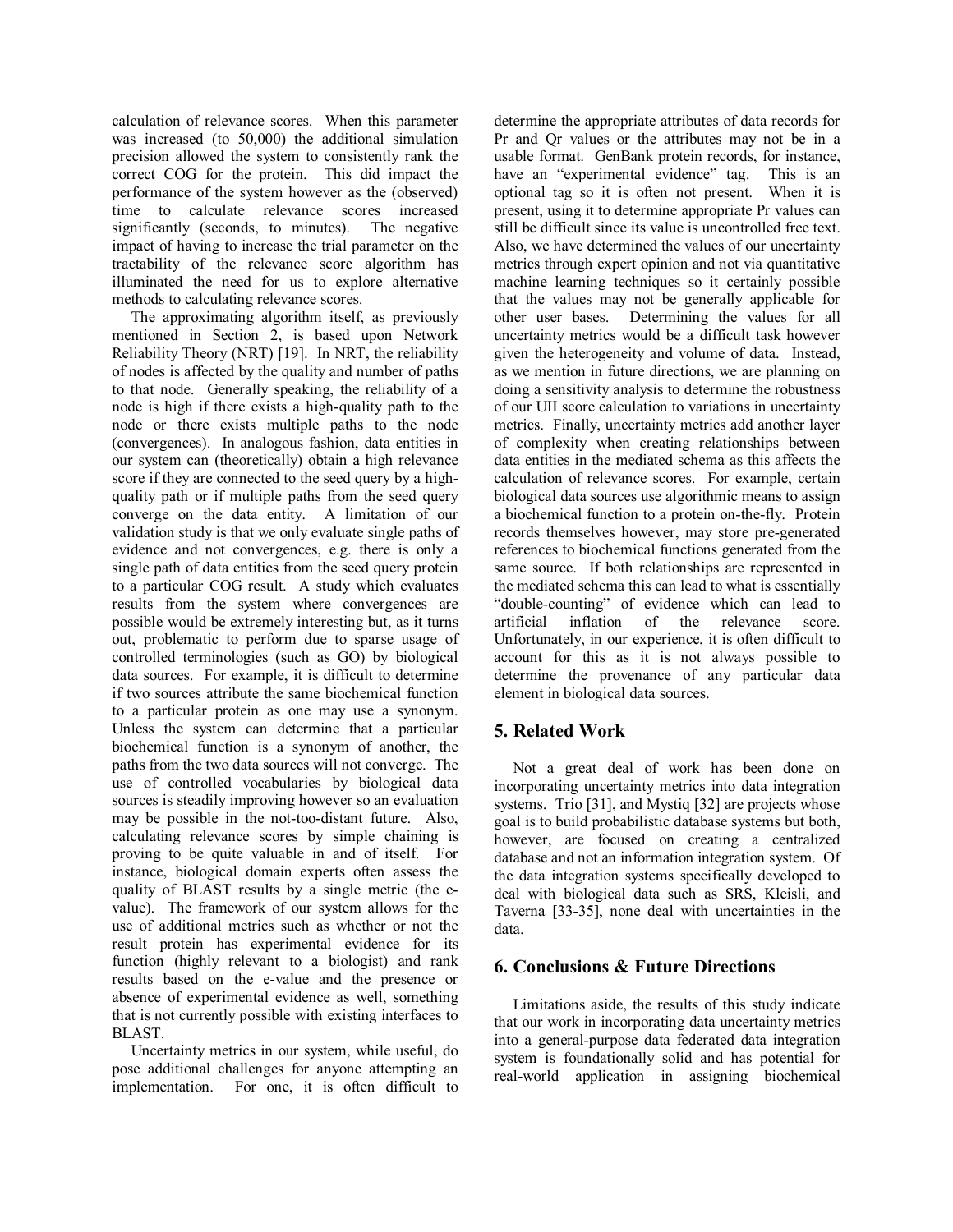function to proteins. While it is true that the results in this study focus on validating results from a single data source, a subsequent study which evaluates results from multiple data sources for functional annotation is currently in progress. As potential future work we plan on implementing and evaluating alternative algorithms for calculating relevance scores to address the tractability issues we have encountered using our current algorithm, which uses simulation techniques and tends to require a large number of trials in order to reach a level of precision sufficient for our needs. We also plan on further evaluating the performance of our current approximating algorithm by carrying out a sensitivity analysis to determine how sensitive the final relevance scores are to various changes in selected uncertainty metrics. Results from this analysis will give us an idea of how "accurate" the uncertainty metrics must be to provide generally correct relevance scores. If the relevance scores turn out to be generally robust then efforts to quantitatively determine the uncertainty metrics, such as using machine learning techniques, may be unnecessary. Additionally, rather than use relevance scores to simply rank results, we would like to use them earlier in the query expansion process to limit the build-up of large result sets. This should also improve the performance of the system overall by enabling the system to follow the most highly relevant paths early in the query process.

## **7. Acknowledgements**

We are thankful for the support of NSF IIS-0513877, NIH NHGRI/NLM R01 HG02288, and NIH NLM T15 LM07442. We would also like to thank Mark Minie, Ph.D for helping us design the COG validation study and to Janos Barbero for developing the graphical user interface to BioMediator.

#### **8. References**

- [1] D. D. Woods, E. S. Patterson, E. M. Roth, and K. Christofferson, "Can We Ever Escape From Data Overload? A Cognitive Systems Diagnosis," *Cognition, Technology, and Work*, vol. 41, pp. 22-36, 2002.
- [2] C. M. Deane, L. Salwinski, I. Xenarios, and D. Eisenberg, "Two Methods for Assessment of the Reliability of High Throughput Observations," *Molecular and Cellular Proteomics*, vol. 1, pp. 349-356, 2002.
- [3] S. F. Altschul, T. L. Madden, A. A. Schaffer, J. Zhang, Z. Zhang, W. Miller, and D. J. Lipman, "Gapped Blast and Psi-Blast: a new generation of protein database search

programs," *Nucleic Acids Research*, vol. 25, pp. 3389-3402, 1997.

- [4] K. Pruitt and D. Maglott, "RefSeq and LocusLink: NCBI gene-centered resources," *Nucleic Acids Research*, vol. 29, pp. 137-140, 2001.
- [5] M. Galperin, "The Molecular Biology Database Collection: 2006 update.," *Nucleic Acids Research*, vol. 34, pp. D3-D5, 2006.
- [6] L. Stein, "Integrating Biological Databases," *Nature Reviews: Genetics*, vol. 4, pp. 337-45, 2003.
- [7] T. G. O. Consortium, "Gene Ontology: tool for the unification of biology.," *Nature Genetics*, vol. 25, pp. 25-29, 2000.
- [8] M. Galperin and E. V. Koonin, "Conserved hypothetical' proteins: prioritization of targets for experimental study," *Nucleic Acids Research*, vol. 32, pp. 5452-5463, 2004.
- [9] R. Roberts, "Identifying Protein Function A Call for Community Action," *PLoS Biology*, vol. 2, pp. e42, 2004.
- [10] E. Cadag, B. Louie, P. Myler, and P. Tarczy-Hornoch, "Biomediator Data Integration and Inference for Functional Annotation of Anonymous Sequences," presented at Pacific Symposium on Biocomputing, 2007.
- [11] E. Sonnhammer, S. Eddy, and R. Durbin, "Pfam: a comprehensive database of protein domain families based on seed alignments," *Proteins*, vol. 28, pp. 405-20, 1997.
- [12] R. Shaker, P. Mork, J. Brockenbrough, L. Donelson, and P. Tarczy-Hornoch, "The BioMediator System as a Tool for Integrating Databases on the Web," presented at Proceedings of the Workshop on Information Integration on the Web, Toronto, ON, 2004.
- [13] P. Mork, "Peer Architectures for Knowledge Sharing," in *Computer Science and Engineering*, vol. Doctor of Philosophy. Seattle: University of Washington, 2005, pp. 229.
- [14] H. Mei, P. Tarczy-Hornoch, P. Mork, A. Rossini, R. Shaker, and L. Donelson, "Expression Array Annotation Using the BioMediator Biological Data Integration System and the BioConductor Analytic Platform," presented at Proc AMIA Symp, 2003.
- [15] L. Donelson, P. Tarczy-Hornoch, P. Mork, C. Dolan, J. Mitchell, M. Barrier, and H. Mei, "The BioMediator System as a Data Integration Tool to Answer Diverse Biologic Queries," presented at Medinfo, 2003.